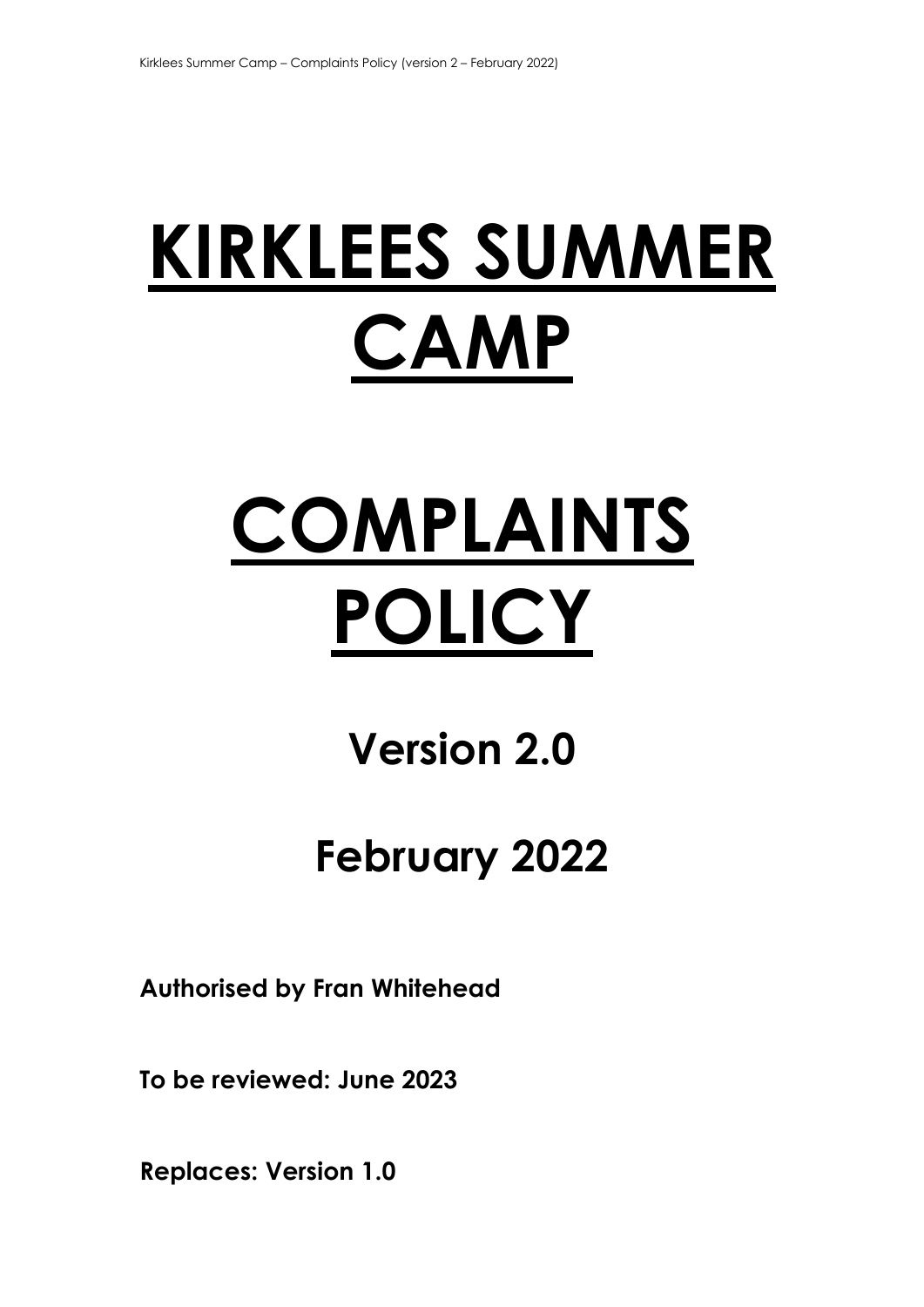## **LOG OF VERSION CHANGES AND POLICY REVIEWS**

|     | Version   Date written | Date of | <b>Changes made</b>                |
|-----|------------------------|---------|------------------------------------|
|     |                        | review  |                                    |
|     |                        |         | March 2022   Policy updated        |
| 2.0 | <b>March 2022</b>      |         | Update to new layout and<br>format |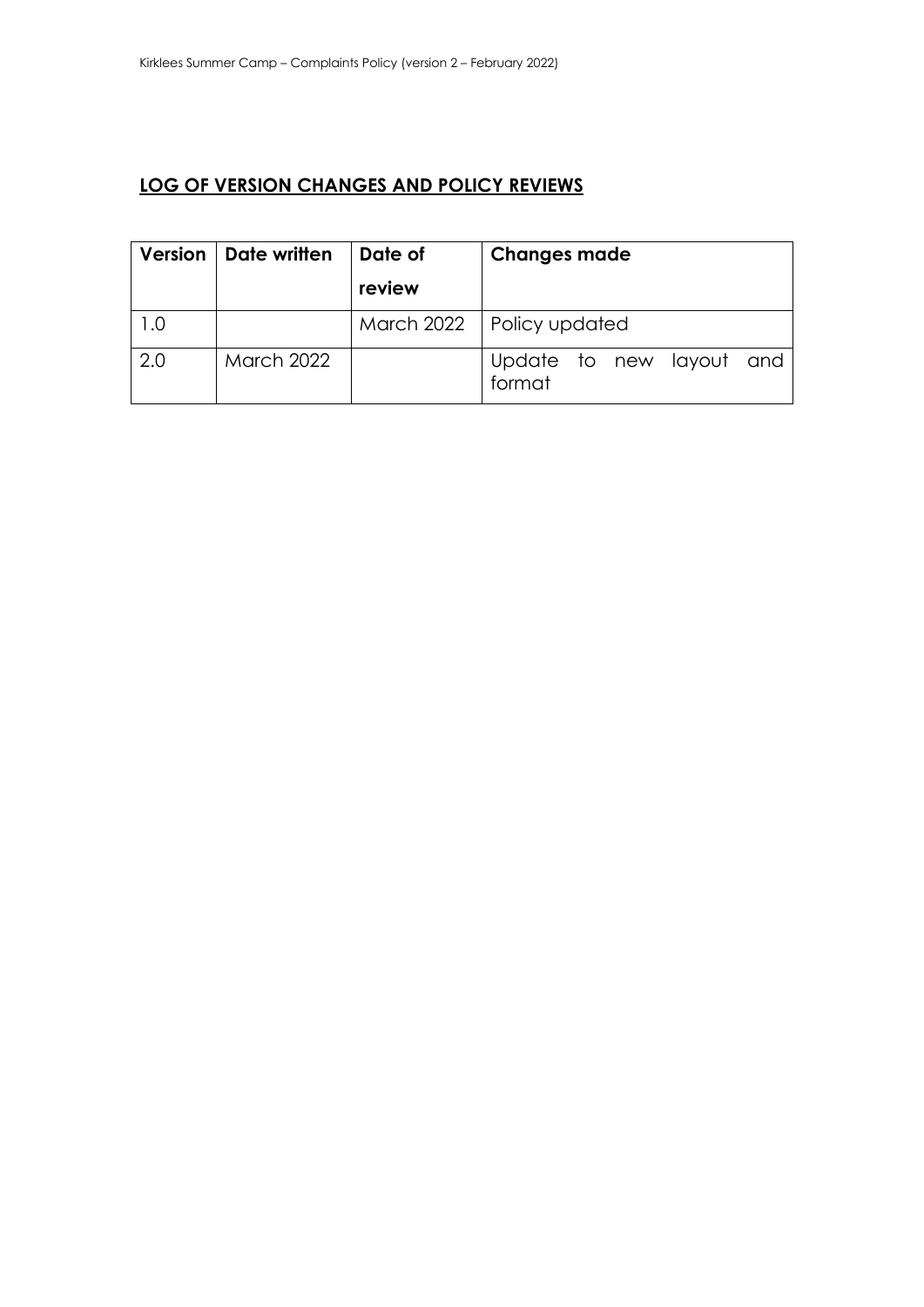### **COMPLAINTS PROCEDURE**

### **Introduction**

This Complaints Procedure is to be used by a volunteer, member of the public, service user or service user relative when they feel that they have been personally wronged and are seeking a resolution.

If a volunteer wishes to raise a concern about a potential danger or possible illegality that they have witnessed at Camp then the Whistleblowing Policy should be used.

### **Main Principles**

- a) On receipt of a verbal or written complaint, the Joint Organisers will, normally within seven working days, instruct a suitably experienced and independent volunteer from within the organisation to conduct an Investigation.
- b) The Joint Organisers will, normally within seven working days, write to the Complainant(s) acknowledging the complaint, setting out the procedure and timescale for the Investigation.
- c) The Investigator will, normally within seven working days, commence an Investigation.
- d) The Investigation will include an examination of any written records and interviews with relevant volunteers and, where appropriate and/or possible, children.
- e) The Investigator will consider the information received during the Investigation and will, normally within seven working days, submit a written Report (and any recommendations) to the Joint Organisers.
- f) The Joint Organisers will consider the Report (and any recommendations) and take any action(s) normally within seven working days.
- g) In the event of the Complaint being against either or both of the Joint Organisers, the Report will be submitted to the Trustees normally within seven working days.